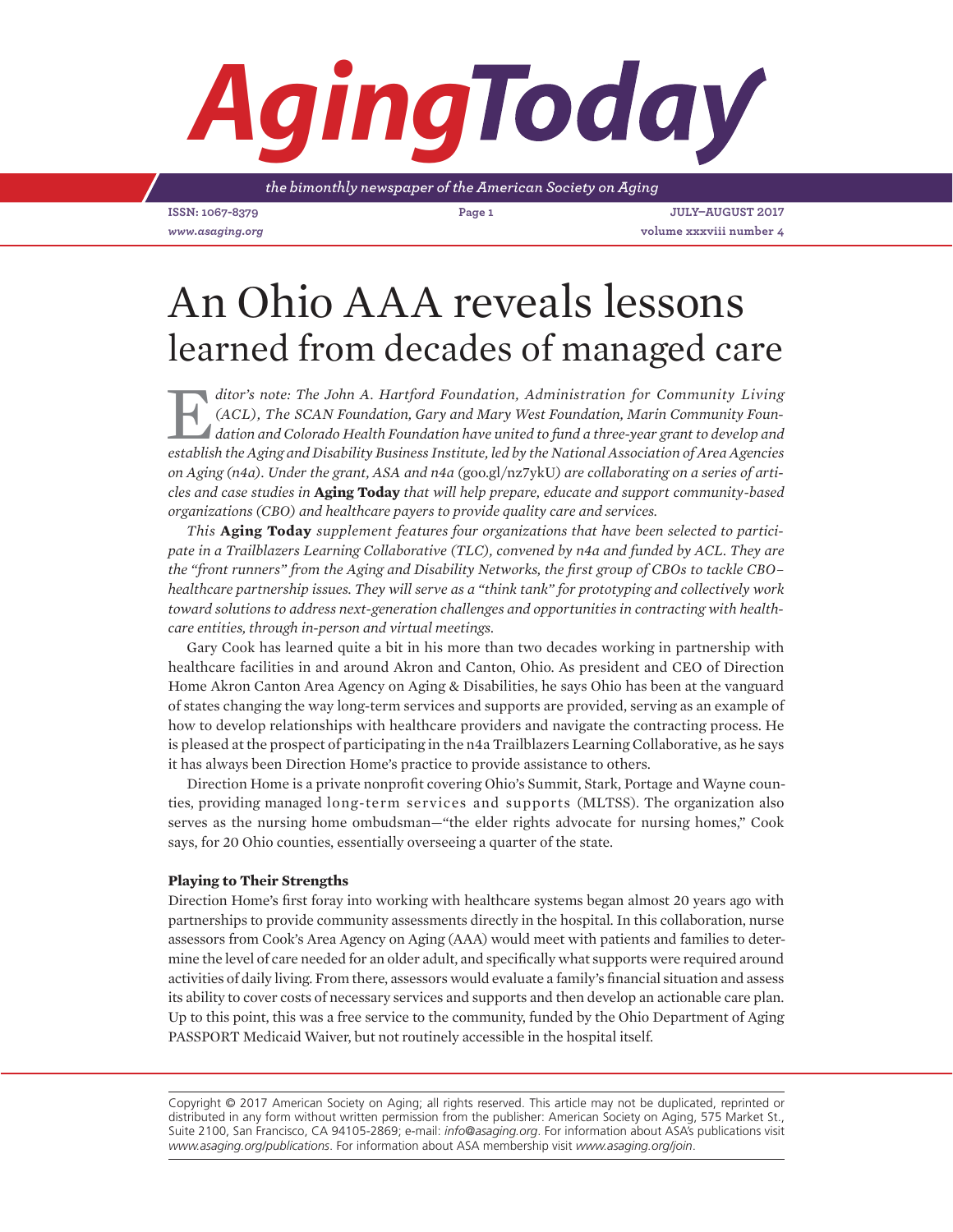Direction Home decided years ago that if one of their main missions was to keep people who were transitioning from hospital settings out of nursing homes, it would make sense to base their community assessors within hospitals. Direction Home now has assessors in 12 hospitals, representing four health systems in the Akron-Canton area.

The hospitals provide offices, telephones and access to patients and staff. AAA assessors are part of the discharge-planning process, taking care of such details as determining whether patients are eligible for Medicaid waiver home- and community-based services, which can eventually help patients when they transition to their home from the hospital or from rehabilitation facilities. Connecting patients to community services bolsters their care plans, thereby reducing hospital readmissions. Having assessors as such an intrinsic part of hospital transition protocols also means that Direction Home can facilitate access to the Medi-caid waiver program for more people.

When the Centers for Medicare & Medicaid Services (CMS) put up a \$500 million pilot program to test the premise that CBOs could play a role in reducing hospital readmissions through the Community-based Care Transitions Program, one of the first agencies to receive funds for the project was Direction Home.

#### **Culture Change a Key Partnership Strategy**

Such strategies for partnering with healthcare entities need to be a part of an organization's long-term objectives, and require thinking way ahead, says Cook. Direction Home made a conscious effort to slowly woo healthcare executives and practitioners into vacant seats on their board of directors, as part of a method they call IDEA: Identify stakeholders, Develop relationships, Explore common interests and Align activities. "It really works, it's an evolutionary process that's strategic in nature," says Cook. Through board membership, healthcare executives and physicians were able to see in detail how Direction Home ran its agency.

These close relationships helped immensely for future partnering, but by an overwhelming margin, the biggest key to partnering success for Direction Home was culture change. AAAs, Cook says, have traditionally acted as extensions of government, with virtually all contracts flowing through local, state and federal governments. In the new managed care world order, these contracts are riskreward based, meaning the AAAs need to become more entrepreneurial and all staff, from the top down, need to approach partnerships as they would in a for-profit business framework.

When first researching best business practices, a board member who was a hospital CEO suggested reading Fred Lee's 2004 book, *If Disney Ran Your Hospital: 9 1/2 Things You Would Do Differently* (Bozeman, MT: Second River Healthcare), and Direction Home adopted the "Disney culture" as its model. Direction Home sent top staff to the Disney Business Institute in Orlando to be trained in this customer-oriented culture, and still continues this practice. The main lesson of the training, beyond embracing a customer-oriented culture, is how to run the AAA more like a business, and less like an extension of the government.

As Ohio increasingly employs a managed care model to operate what had previously been state government–operated Medicaid systems, it has established relationships with Managed Care Organizations (MCOs), which in turn use Direction Home as a subcontractor that takes over the longterm care portion of their services. When offered the choice of building an MLTSS infrastructure from scratch or buying services from Direction Home and the Ohio Aging network, Cook says they have convinced MCOs in northeast Ohio that it's preferable to buy long-term care management services, leaving the MCOs to do what they do best, which is acute care management.

Direction Home and the Ohio AAAs already knew how to run long-term care services, being familiar with all the necessary daily details to provide clients with the help and supports that allow them to successfully live in their community. "We've been doing this for 30 years under the PASS-PORT Waiver," says Cook. "So the MCOs can start with the assumption that the product [we provide] is good, then there's a compelling argument to … buy it from us."

#### *www.asaging.org*

Copyright © 2017 American Society on Aging; all rights reserved. This article may not be duplicated, reprinted or distributed in any form without written permission from the publisher: American Society on Aging, 575 Market St., Suite 2100, San Francisco, CA 94105-2869; e-mail: *info@asaging.org*. For information about ASA's publications visit *www.asaging.org/publications*. For information about ASA membership visit *www.asaging.org/join*.